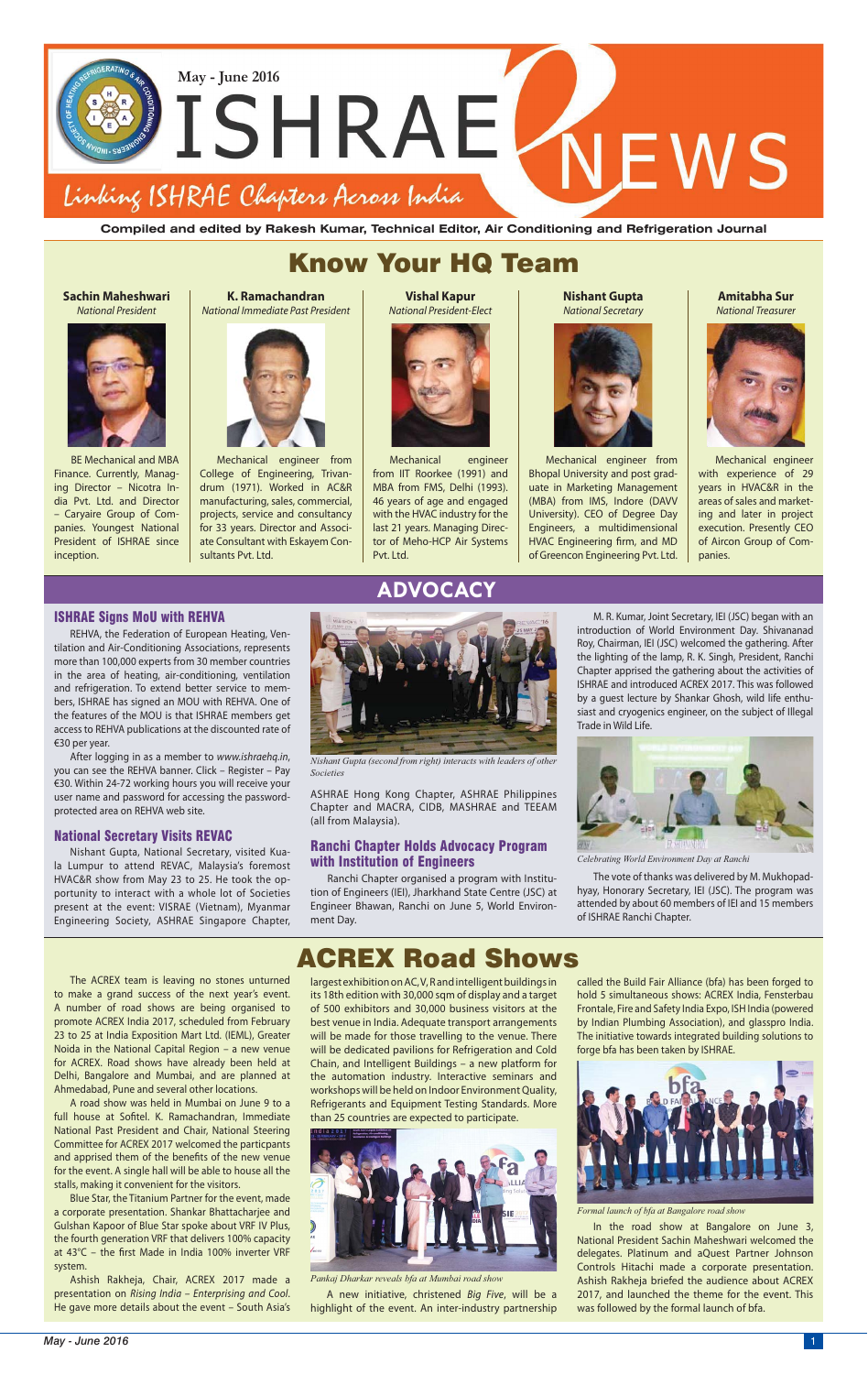#### Symposia 2016 at Mumbai

ISHRAE Mumbai Chapter, in association with ISHRAE Thane Chapter and ASHRAE Mumbai Chapter, conducted its 5th annual national program on the theme 'Non-Conventional HVAC Systems' under the banner of *Symposia* on June 17 at Hotel Hyatt Regency.

Nandlal Singh welcomed the delegates numbering about 310. A. Vaidyanathan (Founder & MD, Personal Air Quality Systems, Bangalore) made the first presentation, on the topic *Multistage Air Conditioning Systems*. Anil Dev (CTO & CEO India, Climaveneta, Bangalore) made a presentation on *Non-Conventional HVAC Systems – Description and Integration*. Wes Livingston (Design Engineer, Eco-Max, USA) explained *Adsorption Chillers* in his presentation. Alberto Caporali (Schneider Electric Cooling, Italy) spoke about *Under Floor Air Distribution Systems*. Jagdeep Singh (MD, Rosemex Ecotech) made a presentation on *Geothermal and Radiant Cooling – Planning for the Future*.





Corporate and product presentations were made by event partners: Dr. Prasanna Rao Dontula (Senior VP, Energy Efficiency Solutions, ATE Enterprises), Rajkumar S. Iyer (Consultant, Project Sales – LE Division, Mitsubishi Electric India),

Ashok Kumar Prusty (Executive VP, Bry-Air Asia) and Prem Kumar Perumal (Associate GM, Schneider Electric IT Business). Mihir Sanghvi made a presentation on ACREX 2017. Vikram Murthy (Past National Sec-

retary) introduced Search-O. Mamata Rawat of IGBC Champions League (ICL) made a presentation on the IGBC Awareness Program.

The event concluded with an interactive session with all the speakers.

Apart from being very well attended, the program received considerable media attention. It was covered by Afternoon Despatch & Courier, Loksatta, The Free Press Journal and Dainik Bhaskar.

## **PROGRAMS**

## Session on Industrial Refrigeration at Thane

A program on Industrial Refrigeration was organized on June 4 at United 21 in Thane under the auspices of ISHRAE Mumbai and Thane Chapters and ASHRAE Mumbai Chapter. The program was supported by International Institute of Ammonia Refrigeration (IIAR), Association of Ammonia Refrigeration (AAR), Refrigeration and Air-conditioning Trades Association (RATA) and Indian Association of Energy Management Professionals (IAEMP). It was a first of a kind program on this topic and was organised to address an area of interest hitherto neglected. Most programs in the past have been on comfort air conditioning and cold chain.

## DCI Conducts Workshop on Chilled Pipe **Design**

The program began with the lighting of the lamp by the special guests M. Gopikrishna, COO Voltas and Sachin Maheshwari, National President ISHRAE. Also present were K. Ramachandran, Immediate Past National President, ISHRAE; Harshal Surange, President IIAR; Kapil Purandare, Advocacy Chair, ISHRAE; Diwakar Sawant, Regional Director West-1, ISHRAE; Amol Pradhan, Refrigeration Chair, ISHRAE Thane and the hosts – ISHRAE Thane President Nivedita Jadhav and Dr. Roshini Easow – President ASHRAE Mumbai Chapter.

> The talk covered various factors affecting the calculation of air conditioning systems: typical chilled water air conditioning plant layout, factors affecting the air conditioning system calculation, typical P&I diagram and ducting layout.

M. Gopikrishna delivered the keynote address wherein he appreciated the efforts of ISHRAE and ASHRAE to highlight the criticality of refrigeration in many industrial processes. Raghavendra Dipali, General Manager (Mechanical), Aker Power Gas set the tone for the proceedings of the day with his presentation on *Guidelines for better package engineering execution*.

The next speaker was Nitin Pai, Deputy General Manager, Kirloskar Pneumatic Co. He presented the vast gamut of rotating equipment, and talked about *screw compressors and lubricating oil management*. Dr. Ashish Kadam, Senior Manager, Johnson Controls (I) delivered a lecture covering the static equipment – heat exchangers and pressure vessels. Sagar Lagad, Chief Manager, Instrumentation, Thyssenkrupp Industrial Solutions, Pune led the audience through a session on *Instrumentation in Refrigeration Applications*.

Any large system consisting of various components needs to be constantly monitored to check for faults and pre-empt any cause of failure. Sudip Das, Technical Sales Manager, GE Bently Nevada spoke about this in his session on *Asset Condition Monitoring*. Manish Kulkarni ended the day's deliberations with an overview of challenges in project execution.

The table partner for the event was FX Multitech. The program was compered by Shrey Mahajan, YEA Chair ASHRAE Mumbai and Jason Fernandes, ISHRAE

student volunteer.

## Mumbai Hosts VRF Mela

RATA India, along with ISHRAE Mumbai Chapter, held its annual program on the *VRF Business* on June 3 at Hotel VITS. The objective was to explain the opportunities available in the VRF market for trade members interested in expanding their services to VRF, explain quality standards that need to be maintained in the VRF business and to connect trade members to OEM brands and allied suppliers to help grow their business in an organized manner. Among the speakers were R. N. Joshi, Amod Dikshit and Vishal Nair (AGM – Customer Service, Daikin Air-conditioning).

Delhi Chapter of ISHRAE conducted a half day workshop on *Chilled Pipe Line Design System* on May 21 at DIAL Training Centre, Terminal 3, IGI Airport. In all 31 delegates attended. The key speaker was Dr. A.K. Ahluwalia, Head of Department – Mechanical, G. B. Pant Institute of Technology, New Delhi.

The workshop started with membership promotion and ACREX 2017 promotion. Feedback from the delegates was positive. Pradeep Dua, Program Chair, DCI organised the event.

#### Vadodara Arranges Product Presentation

Vadodara Chapter arranged a product presentation by The Supreme Industries Ltd. on March 26 at Prakruti Resorts. Around 70 members attended the program.

### Talk on AC Systems for Industrial Processes at Ranchi

A technical talk was delivered by Rajesh Kumar Singh on May 18 at the Meeting Hall, Fluid Systems & Piping Division (FS&PD) Section, MECON, Ranchi on the topic *Air Conditioning Systems for Industrial Processes*.

### Installation and Product Presentation at Indore

The new Chapter Working Committee (CWC) was talled at Indore on April 25. The oath of office w administered by D. N. Shukla, RD West-2 and Nishant Gupta, National Secretary. The event took place at Fortune Landmark. Dr. Sharad Chaudhary was sworn in as the President, Pankaj Tiwari as the President-Elect,

*A. Vaidyanathan*



*Mumbai Chapter President Nandlal Singh lights the lamp for Symposia along with (L to R) Mihir Sanghvi (Programs Chair, Mumbai), Nivedita Jadhav (Thane Chapter President), Amod Dikshit (Convenor), Ajaj Kazi (President-Elect, Mumbai), Dr. Roshini Easow (President, ASHRAE Mumbai), Viral Shah (President-Elect, Thane) and R. N. Joshi (Co-Convenor)*



*(L to R) M. Gopikrishna, K. Ramachandran, Sachin Maheshwari, Harshal Surange, Dr. Roshini Easow, Nivedita Jadhav, Amol Pradhan, Kapil Purandare and Diwakar Sawant*



*Dr. A.K. Ahluwalia addresses the audience*



*Product presentation by The Supreme Industries*



*Rajesh Singh, President, Ranchi Chapter interacts with the audience*



*A view of the audience in rapt attention*



*R. N. Joshi briefs the delegates on VRF business*



Indore CWC taking the oath of office



*R. N. Joshi moderates the interactive session with the speakers*



*Wes Livingston*



*Jagdeep Singh*

*Anil Dev*



*Alberto Caporali*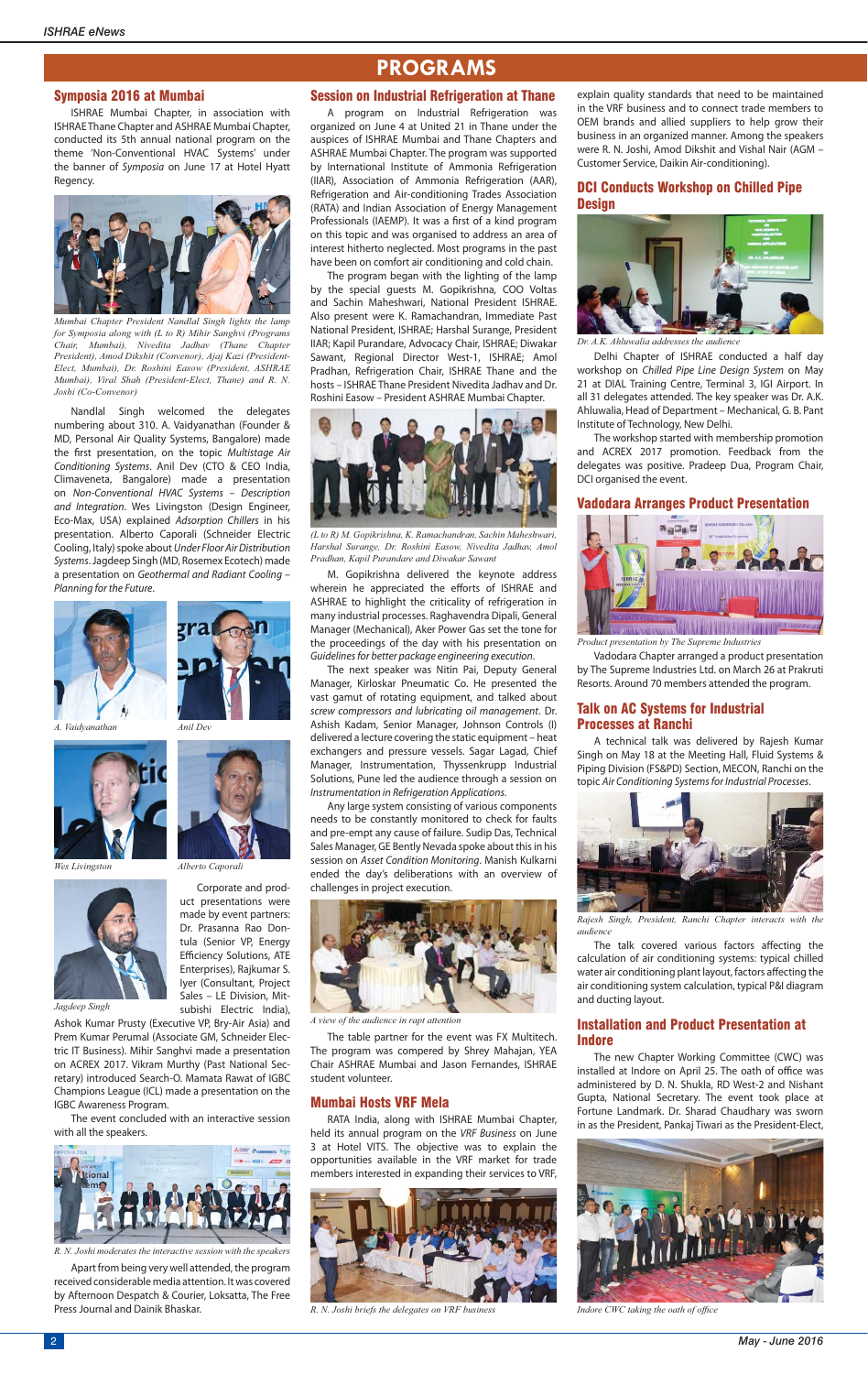Some insights were also shared by Prof. K. Srinivasan, Centre for Energy, regarding the avenues of desiccant based application. The vote of thanks was delivered by Amarendra Goswami, Advocacy Chair.

There were 48 participants, including members of Guwahati Sub-chapter as well as IIT Guwahati Student Chapter. Among them were Gautam Banerjee, President-Elect; Sarbendra Mukherjee, Secretary; Srikanta Senapati, R. Nithin Narmada, B. Kiran Naik, K. Vigneshwaran, Hakeem Niyas, D. K. Rabha, Gurpreet Singh Sodhi and Bhuvnesh Kumar.

ISHRAE Surat Chapter opened its new office-cumtraining centre at Majura Gate, Nanpura on June 25. Sachin Maheshwari, National President performed the inauguration in the presence of 125 member and invitees. The 2,000 sqft carpet area office has a seating capacity of 50. The interior has been designed with flexible seating arrangement. The office is equipped with air conditioning, projector, screen, desks, reception and a pantry.

#### Surat Chapter Inaugurates New office

A CWC meeting was conducted on the same day in the presence of Sachin Maheshwari and all past presidents.

May 23. Ashwini Mehra was the faculty. Members from the Sub-chapter and 46 executives of Vidya Prakashan Mandir from 72 districts of UP attended. President V.C. Rajpal, President-Elect S.K. Jain, Programs Chair Satish Kumar and Zonal Chair Student Affairs North M. K. Gupta were present from ISHRAE. Vikram Thakur, HQ Executive supported the software.

Mumbai Chapter is organising an ISHRAE Certification Program - Cleanroom Level 1 from July 13 to 16 (9 AM to 5.30 PM). The schedule for Level 2 will be announced later.

#### DL Program at Guwahati Sub-chapter

Mumbai Chapter is organising ICP - AC Design Level 1 for the first time in Mumbai, as per the following schedule:

A DL on the topic *Energy saving in refrigeration and air-conditioning systems through desiccant based cooling system* was organized at the Seminar Hall, Department of Mechanical Engineering, IIT Guwahati on April 27. Prof. Sanjeev Jain from IIT Delhi, a pioneer with extensive knowledge who is conducting research in the field of desiccant based dehumidification and cooling systems, delivered the lecture. The gathering was welcomed by Prof. P. Muthukumar, President, Guwahati Sub-chapter. The speaker was felicitated by Prof. Anoop K. Dass, Head, Mech. Engg.

Prof. Sanjeev Jain introduced the participants to the field of desiccant based dehumidification systems, both solid and liquid, which are being widely used. He delved into desiccant based cooling systems and their importance in saving energy. He discussed some of the recent and ongoing research, highlighting its possibilities in today's world. He also discussed the opportunities, challenges and the need for research in this area.

In the recent meet of National Board of Governors at Pune, a motion was passed for an increase in the student membership fee from Rs. 403 per annum to Rs. 550 inclusive of service tax. This comes into effect from June 16.

## **ISHRAE CERTIFICATION PROGRAM**

#### ICP – Cleanroom Level 1 Planned at Mumbai in July

Student membership is now completely online and any student can become a member by simply logging on to *www.ishraehq.in*, filling the form and making

 Level 1 is a 3½ day course followed by a written examination, which the candidate must pass in order to be certified. In the event a candidate does not pass the examination, (s)he will have the opportunity to retake the examination when Module 1 is conducted again, by paying the re-examination fee.

## Mumbai to Hold ICP – AC Design Level 1 During September - December

| Module   Dates (9 am to 5.30 pm) | <b>Topics</b>                                                | <b>Instructor</b> |
|----------------------------------|--------------------------------------------------------------|-------------------|
| Module 1   Sept. 27 to Oct. 1    | <b>Psychrometry and Heat Load</b>                            | Vishwas Navare    |
| Module 2   Nov. 17 to 19         | <b>Equipment and Duct Design</b>                             | V. Krishnan       |
| Module 3   Dec. 8 to 10          | Insulation, Water and Refrigerant Piping   Sangita Jhangiani |                   |

## **STUDENT ACTIVITIES**

## **PROGRAMS contd...**

Kanak Kothari as the Secretary and Sandeep Belsare as the Treasurer.

This was followed by a product presentation by Vikas Gupta, regional head, Daikin along with Rohit Saxena.

#### Program on BMS and PLC at Kolkata

Partha Bhaumik (Country Industry Leader, Rockwell Automation) and Pankaj Arora (Segment Manager, Rockwell Automation) gave a presentation on *BMS and PLC in HVAC Systems* at Kolkata.

The speakers discussed the types of application where such a Building Management System could be used, and its advantages over the conventional BMS. They also discussed the energy management system with respect to specific applications like Mass Rapid Transport system (Metro) and the pharma industry. There were 12 participants.

#### International Yoga Day at Mumbai

Mumbai Chapter, in association with Akhil Vishva Gayatri Parivar Yug Parivartan Sangh celebrated International Yoga Day at Radhakrishnan Hall, Dahisar (East) on June 21. The yoga session was directed by Dr. D. S. Tiwari, *yog guru* and lifestyle expert.

#### DL Program at Meerut Sub Chapter

A DL Program by Meerut Sub-chapter was organized at Vidya Prakashan Mandir Auditorium on



*Participants with the faculty at the program on BMS and PLC*



*Mumbai President Nandlal Singh on the dais on Yoga Day*



*Ashwini Mehra being introduced*



*Participants pose for a photo with the faculty*



*Sachin Maheshwari cuts the ribbon*



**The fully equipped modern office at Surat** 

Student Member Benefits and Fee Revised

online payment.

The enhanced benefits for student members are:

- **•** All registered student members now get free access to the *e-Journal*, which is available on the home page of the student member web site.
- **•** All student members will get the same discounts as regular members on ISHRAE publications and e-subscriptions.
- **•** ISHRAE Job Junction enters its second year and will be even bigger; students can register directly from the student member web site.
- **•** An online Job Portal is being planned for student members.
- **•** There will soon be a facility for mass-mailing to the student members to involve them in more activities and workshops.
- **•** The student research project grant budget has been increased this year.
- **•** aQuest will reach out to more colleges and student members.
- **•** The regular student programs organised by chapters will become bigger and better.

#### Jaipur Student Member Wins REHVA Award



Robin Jain, a student of Malaviya National Institute of Technology, Jaipur won the third prize for a paper based on his M. Tech. dissertation work, in REHVA World Student Competition (RWSC) 2016, organised during the international conference *Clima 2016*. The paper, titled 'Performance Analysis of Radiant Cooling System Integrated with Cooling Tower for Different Indian Climatic Conditions', was awarded prize money of €500.

REHVA had invited entries for RWSC 2016 from its partners ASHRAE, SHASE (Japan), CCHVAC (China), SAREK (Korea) and ISHRAE, along with entries from RE-HVA (Europe). The subject of the entries had to be in the areas of HVAC technology, building services, indoor environmental control and energy performance of buildings. ISHRAE invited papers from students within the country. The entries were reviewed by a panel of experts and Robin Jain's paper was selected as ISHRAE's entry for RWSC 2016. The paper was presented at a conference at

Aalborg, Denmark, held along with Clima 2016, where it was placed third amidst tough competition.

This unique feat has been widely applauded by the ISHRAE fraternity, and would surely be emulated by many student members.

## Technical Talk on AC Basics at Ranchi

Rajesh Kumar Singh, Manager, FS&PD, MECON delivered a talk on *Basics of Air Conditioning Systems*

*Robin Jain (third from left) with the other winners*



*A cross section of BITT students and faculty members*